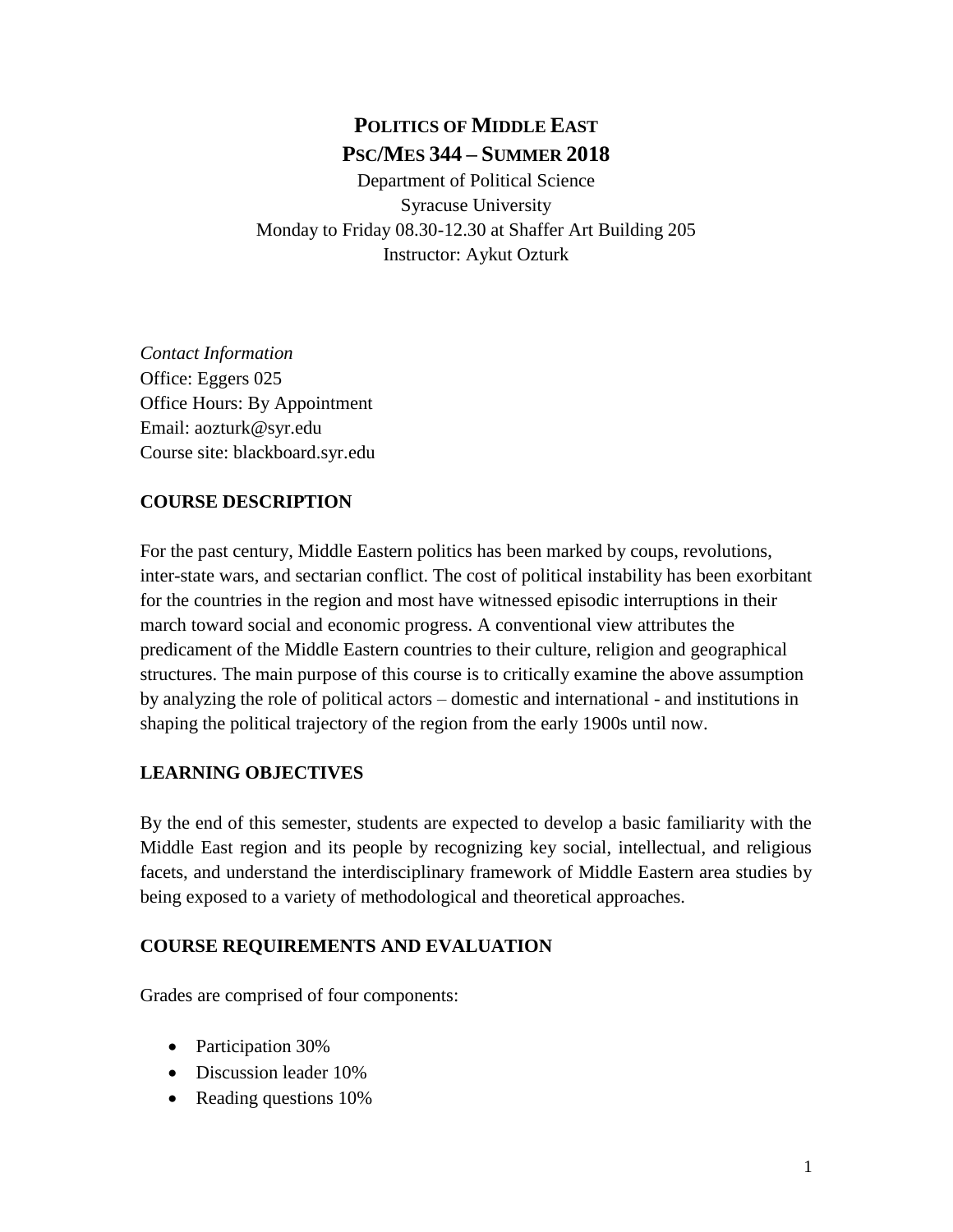• Response papers 50% (2 papers; 25% each)

#### *Participation (30%)*

Students are expected to read all material before each class and arrive prepared to actively discuss the readings. Students will be graded daily on the following scale:

- 3 points: Thoughtful engagement with readings and class discussion
- 2 points: Satisfactory participation and engagement
- 1 point: Present for class, but lack of preparation and engagement
- 0 point: Absent or dismissed from class

#### *Reading Questions (10%)*

Before each class, students are required to submit two reading questions to the instructor. These questions should engage the readings directly and serve as useful points of discussion during class. These questions should engage the concepts, arguments, and/or evidence presented in the readings. Reading questions are due via e-mail to the instructor by 22:00 PM EST the day before class. Because students' questions will be used to structure class discussion, reading questions will not be accepted after the beginning of class. Questions received after the deadline but before the beginning of class are subject to the late assignment policy.

Questions will be graded on the following scale:

- 2 points Clear and substantive engagement with readings. Bringing together themes from different readings.
- 1 point Generally relevant questions, but lack of direct engagement with readings 0 points Failure to submit questions or no obvious engagement with readings

#### *Discussion Leader (10%)*

Students are required to lead discussion for half of one class. Students will prepare an 8- 10 minute presentation at the beginning of class. These presentations should not simply summarize the week's readings. Instead, students should introduce the topics by identifying core concepts and debates and providing a framework for thinking about and evaluating the readings. Students should also identify the weaknesses, limitations, and debates present in the readings. The presentation should provide a baseline for discussion and debate during class. PowerPoint is optional.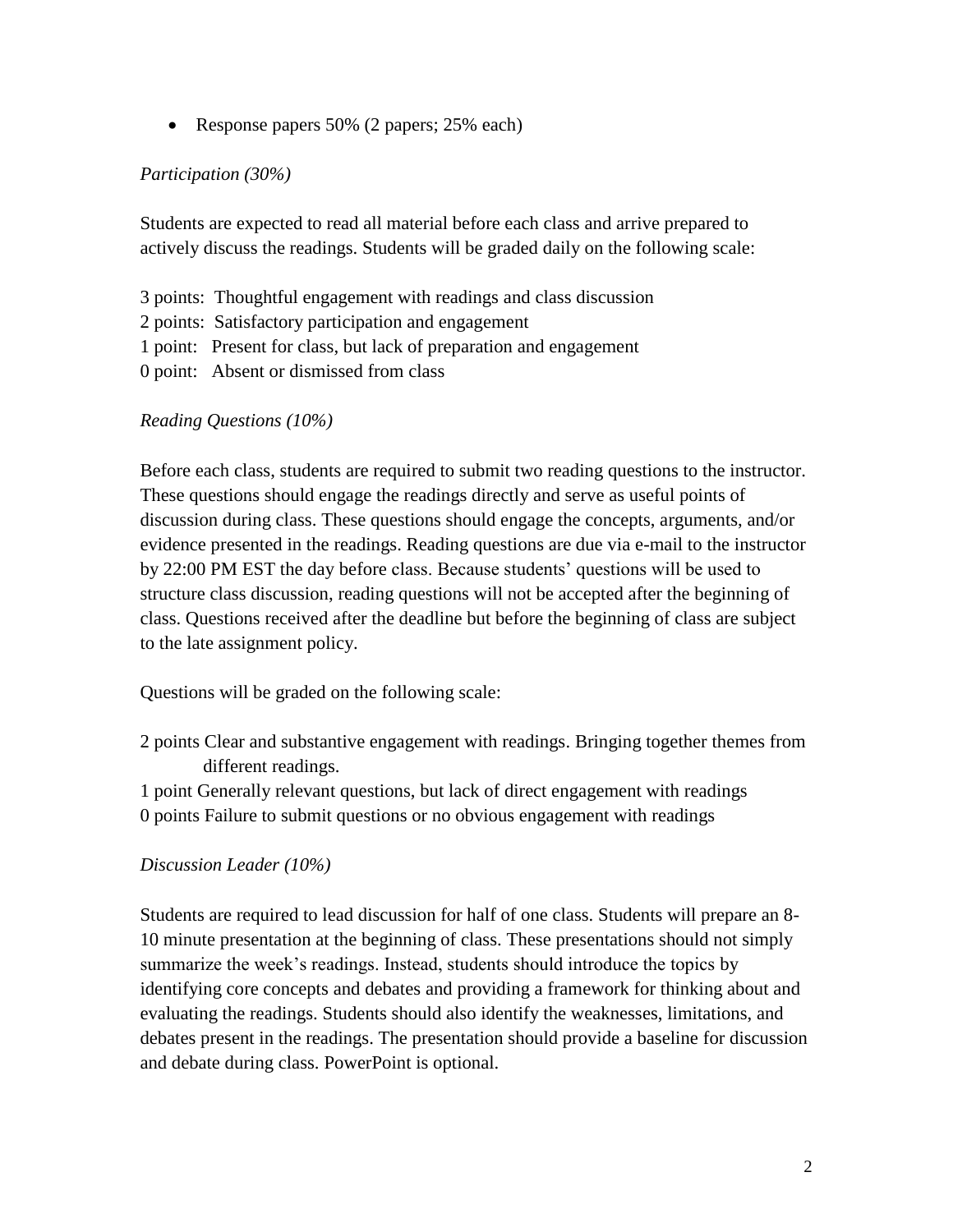#### *Response Papers (50%)*

Each student will write two short written assignments during the course. Each essay is worth 25% of the student's final grade. These papers should address several questions, including:

- (1) What are the main themes discussed in the readings?
- (2) What are the points of agreement and/or disagreement between the readings?
- (3) What empirical and/or theoretical problems can you observe in the readings?
- (4) Which readings are most persuasive, and why?

Response papers should be 1,000-1,200 words in length, produced in Microsoft Word, and written in Times New Roman, 12-point font with 1-inch margins. There is no required citation format; however, students should clearly source any quotations or references that appear in the paper with consistent citation format (MLA, Chicago, APA, etc.). Students may write on any two topics of their choosing. Essays are due to the instructor via e-mail by 07:00 AM EST (before class begins) on the day that the topic is discussed in class. This serves to guarantee that only the student's original thoughts appear in the essay, rather than a summary of discussion in class. Once a topic has been covered in class, students may no longer write a response paper on that topic.

| Grade        | <b>Grade Points</b> | <b>Total Points</b> |
|--------------|---------------------|---------------------|
| A            | $\overline{4}$      | 93-100              |
| $A-$         | 3.66                | 90-92               |
| $B+$         | 3.33                | 88-90               |
| B            | 3                   | 83-87               |
| $B-$         | 2.66                | 80-82               |
| $C+$         | 2.33                | 77-79               |
| $\mathsf{C}$ | 2                   | 73-76               |
| $C-$         | 1.66                | 70-73               |
| D            | л.                  | 66-70               |
| $\mathbf F$  | $\theta$            | $0 - 65$            |

#### **GRADING TABLE**

#### **COURSE READINGS**

*Required text:* 

Lust E. (edited), *The Middle East*, CQ Press, 13th Edition, 2013. (hereafter, "Lust edited")

*Suggested Text:*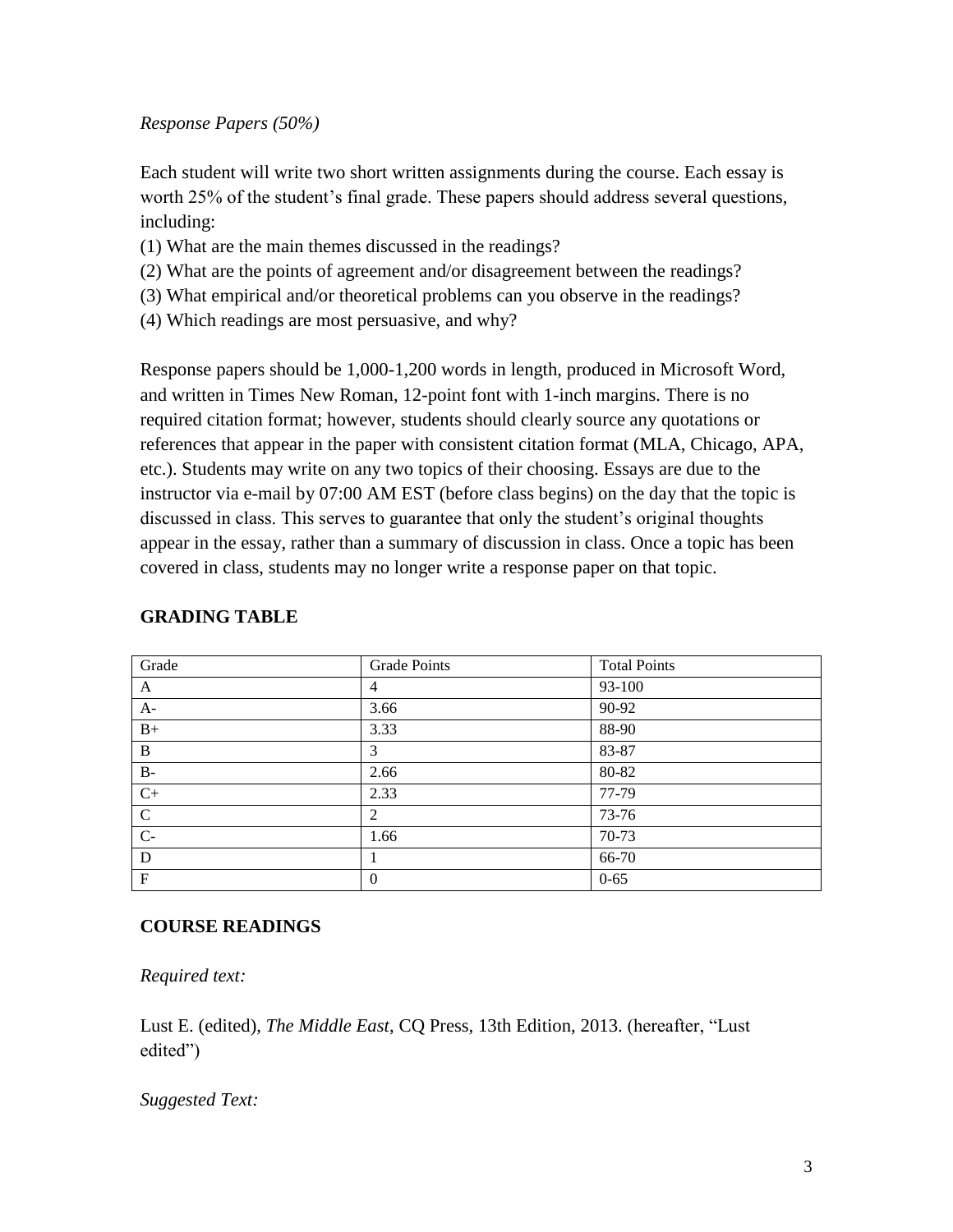Kamrava M., *The Modern Middle East: A Political History since the First World War*, University of California Press, 3rd Edition. (hereafter, "Kamrava)

You do not have to buy this book. You can find it online through the Syracuse University Library website.

Additional readings will be made available on our course page available at blackboard.syr.edu.

#### **COURSE SCHEDULE AND READINGS**

Note: Over the course of the semester, some reading assignments may change. Stay tuned for updates!

#### **May 14, Monday: Introduction to the Middle East**

#### *Required Readings*

• Lust edited, Chapter 1, p 1-73.

#### *Additional Readings*

- Barkey, Karen, Empire of Difference: the Ottomans in comparative perspective, Cambridge University Press
- Danforth, Nick. The Middle East That Might Have Been. The Atlantic. 2015.
- Kamrava, Ch. 1-3, pp. 9-107.

#### **May 15, Tuesday: States and Opposition in Middle East**

#### *Themes of day:*

- Concepts of "state", "state weakness", "regime"
- Classifying Middle East states with regards to state strength and regime types.
- Causes of state weakness in Middle East
- Citizen attitudes, public opinion and civil society in the context of Middle East
- Lebanon and Yemen as weak states in the region.

#### *Required Readings*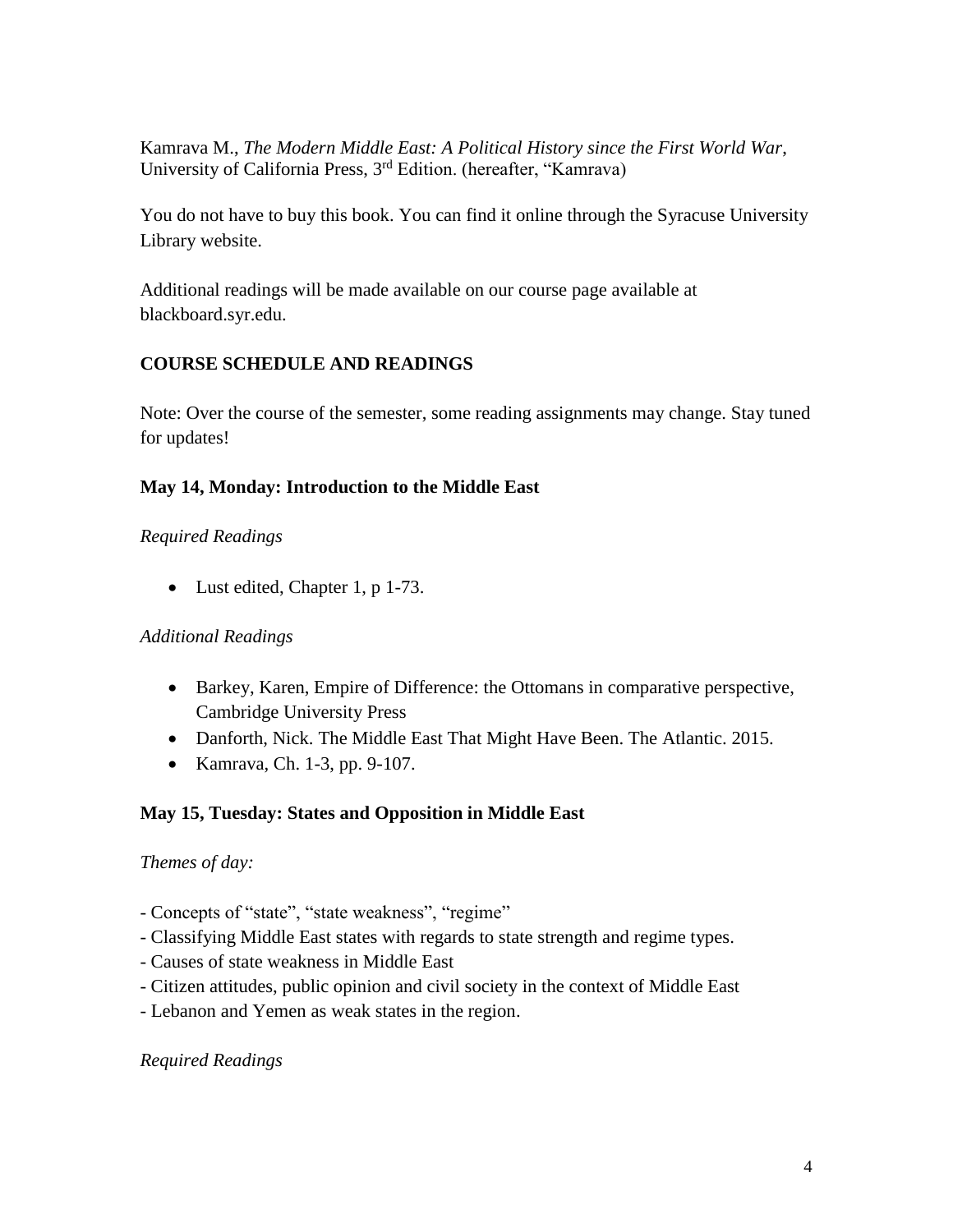- Lust edited, Ch. 3, 107-138.
- Lust edited, Ch. 6, 246-263.
- Bayat, 2013, Life as Politics , Ch. 3, p. 56-85 (on Blackboard)

#### *Additional Readings*

*Classifying State Strength in Middle East*

• Kamrava, 2013, States and Their Opponents, (available through Library website)  *State-Building in Middle East*

- Lustick, 1997, "The absence of Middle Eastern great powers: political "backwardness" in historical perspective." International Organization 51, No. 4: 653-683. (on Blackboard)
- Blaydes, 2017, State Building in the Middle East. *Annual Review of Political Science*, *20*, 487-504. (on Blackboard)
- Kamrava, 2016, Weak States in the Middle East. (on Blackboard)

#### *Cases of State Failure, especially from International Relations Perspective*

- Kaplan, Seth. Weak States: When Should We Worry? Accessible on [https://www.the-american-interest.com/2017/01/26/weak-states-when-should-we](https://www.the-american-interest.com/2017/01/26/weak-states-when-should-we-worry/)[worry/](https://www.the-american-interest.com/2017/01/26/weak-states-when-should-we-worry/)
- Esser, 2016, Interventionism and the Fear of Urban Agency in Afghanistan and Iraq (on Blackboard)
- Mikaelian & Salloukh, 2016, Strong Actor in A Weak State: The Geopolitics of Hezbollah. (on Blackboard)

### *Civil Society in the Arab World*

- Shadi Hamid, Civil Society in the Arab World and the Dilemma of Funding, https://www.brookings.edu/articles/civil-society-in-the-arab-world-and-the-dilemmaof-funding/
- Sean Yom, Arab Civil Society after the Arab Spring: Weaker but Deeper, http://www.mei.edu/content/map/arab-civil-society-after-arab-spring-weaker-deeper
- Bayat, 2013, Life as Politics, Ch. 1, p. 1-29 (on Blackboard)

#### **May 16, Wednesday: Islam and Islamism**

#### *Themes of the day:*

- Islam. Is it there anything special about the scripture of Islam?
- Religiosity in Middle East: Are Middle Easterners more religious? Why?
- Governance of the religious heterogeneity in Middle East. The legacy of Millet System.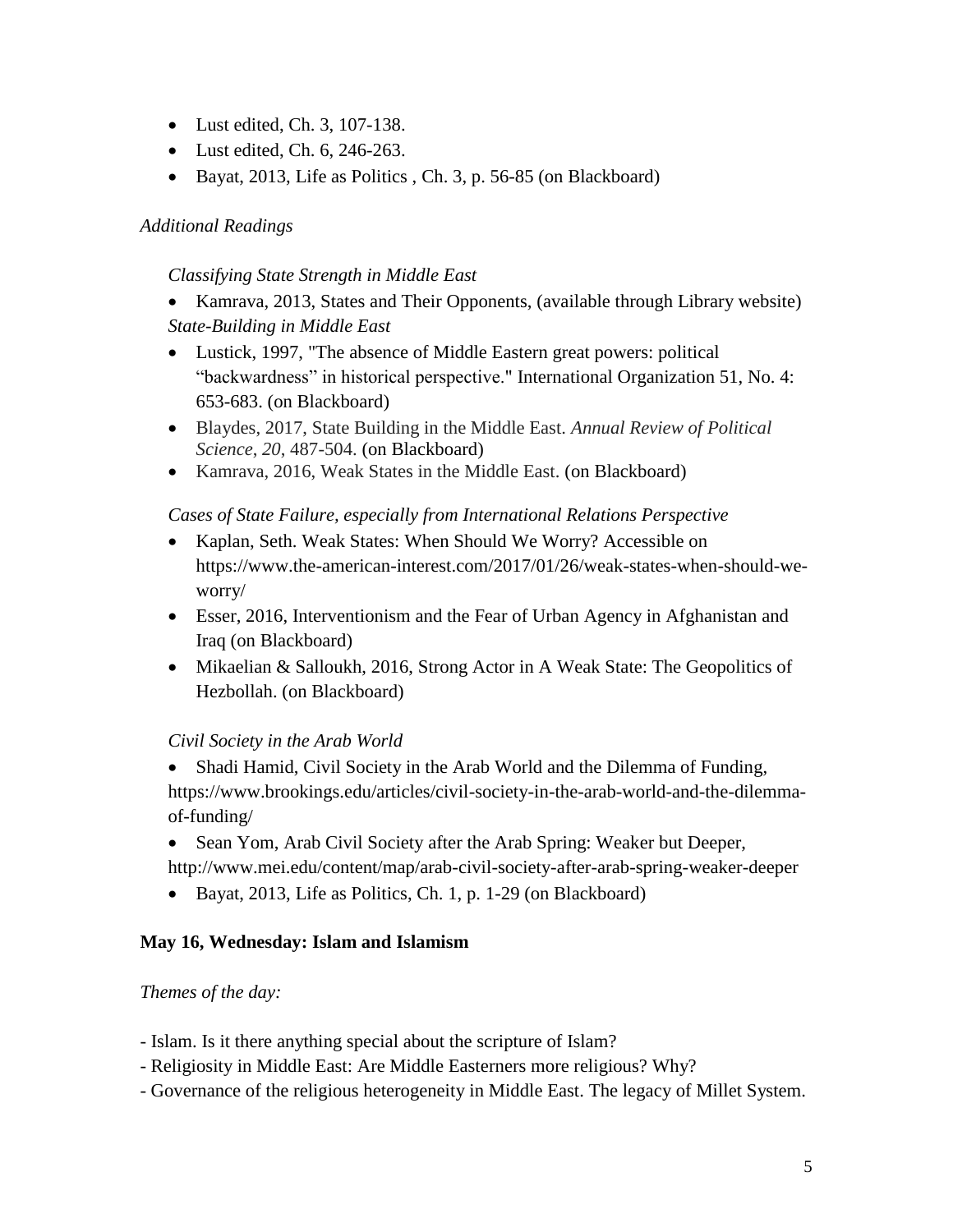- Practices of Secularism in Middle Eastern States: Does it Work?

- Islamist social mobilization

### *Required Readings*

- Lust edited, Ch. 5, p. 208-244.
- March, 2015, "Political Islam: Theory." Annual Review of Political Science, p. 103-123.
- Zubaida, Sami. "Trajectories of Political Islam: Egypt, Iran and Turkey." The Political Quarterly 71, no. s1 (2000): 60-78.

### *Additional Readings*

### *Scripture vs. its interpretation*

- Masoud et al. 2016, Using the Qur'an to empower Arab women? Theory and experimental evidence from Egypt. *Comparative Political Studies*. 1555-1598.
- McCants, 2015, "Islamic Scripture Is Not the Problem", *Foreign Affairs*.
- McCarthy, 2016, "The Problem with Islam Is Aggressive Scripture, Not Aggressive 'Traditionalism'", *National Review*.
- And other news articles on Blackboard...

### *Millet System*

- Berkey, 2016, "The Tragedy of Modernity in the Middle East", The American Interest
- Mitchell, 2014, "Israeli Marriages: More Ottoman Than Jews", Haaretz
- Steele, 2016, Holy Lands by Nicolas Pelham review positive thinking about the Middle East, Guardian

### *Islamist mobilization vs. Secularism*

- Geerdink, "Stop Defending Turkey's 'Secularism' Stop Defending Turkey's Secularim", Huffington Post
- Cagaptay, "In long-secular Turkey, sharia is gradually taking over", Washington Post
- Gole, 1997, "Secularism and Islamism in Turkey", Middle East Journal
- Cammett, M., & Luong, P. J. (2014). Is there an Islamist political advantage? *Annual review of political science*, *17*, 187-206.

# **May 17, Thursday: Economic Structure and Its Effects**

*Themes of the Day:*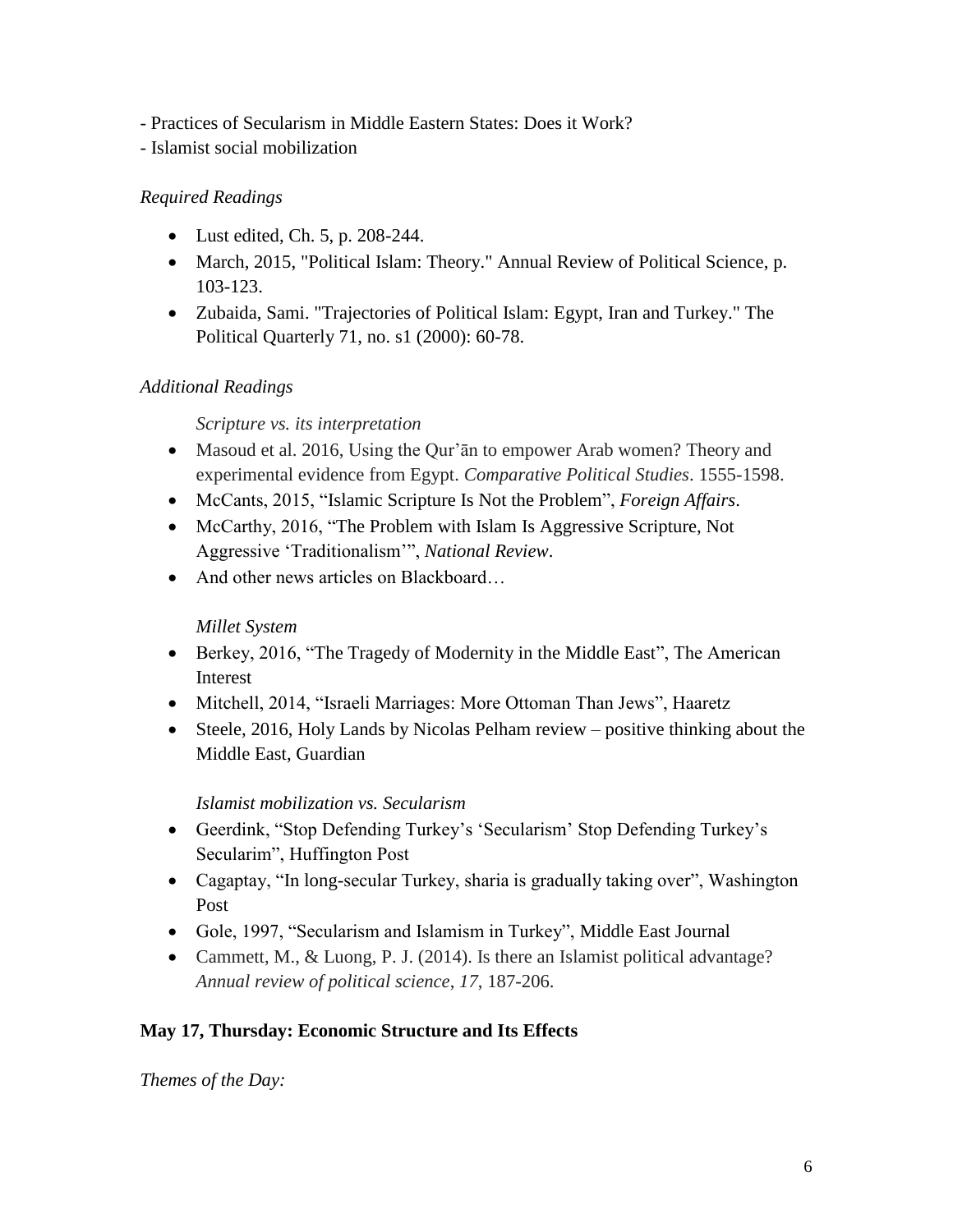- Classifying Middle Eastern countries based on economic indicators

- Change in economic structures over the last century: developmentalism, populism, neoliberalism.

- Oil and its effects

- Causes of underdevelopment in Middle East: Islam, oil, or institutions?

- Is there "class" in Middle East? What about economic grievances?

### *Required Readings*

- Lust edited, Chapter 4, p. 161-172.
- Lust edited, Chapter 4, p. 186-208.
- Beblawi, Hazem, 1987, "The rentier state in the Arab world." Arab Studies Quarterly, 383-398.
- Masoud, T. (2014). *Counting Islam: religion, class, and elections in Egypt*. Cambridge University Press. p. 1-45

#### *Additional Readings*

#### *Causes of economic underdevelopment*

- Kuran, 2004. "Why the Middle East is economically underdeveloped: historical mechanisms of institutional stagnation." The Journal of Economic Perspectives 18, no. 3 (2004): 71-90.
- Kuran, 2010. Long Divergence, Ch. 1.

#### *Economic grievances in Middle East*

• Workers and Thieves: Labor Movements and Popular Uprisings in Tunisia and Egypt, Cambridge University Press, p 61-134.

#### *Is there class in Middle East?*

• Beinin, 2001, Post-populist reformation of the working class and peasantry

#### **May 18, Friday: West vs. East?**

#### *Themes of the day:*

- *-* What does "Orientalism" mean?
- How does "West" and "East" perceive each other?
- What are sources of these perceptions?
- What are implications of these perceptions?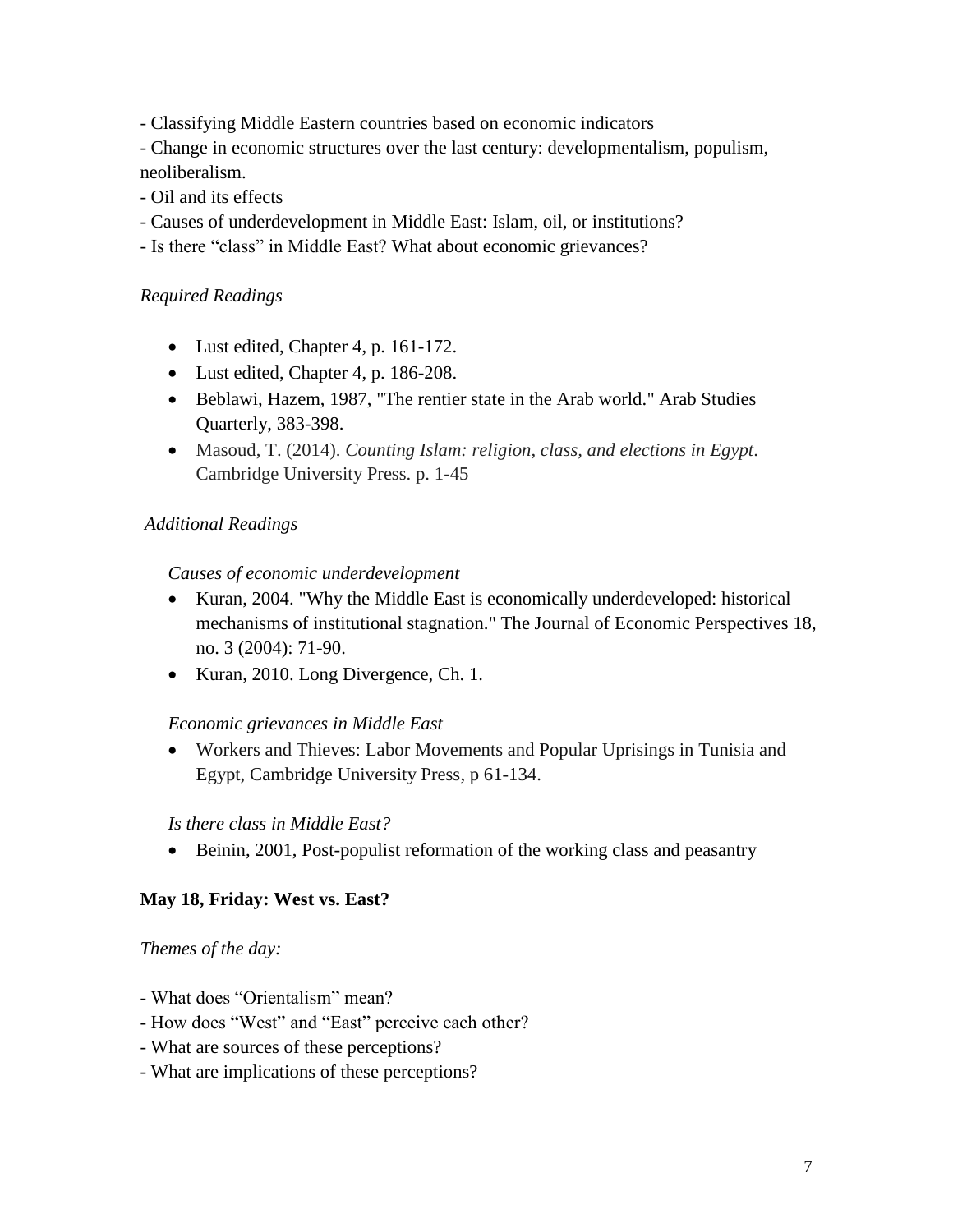### *Required readings:*

- Said, 1995, Afterword, p. 1-13 (especially between 7-13)
- Lockman, Contending Visions of the Middle East, Ch. 3. P. 66-99.
- Lewis, 1990, "The Roots of Muslim Rage." The Atlantic, p.1-20.
- Huntington, 1993, "The clash of civilizations?" Foreign Affairs, 22-49. (skim)

#### *Additional Readings:*

- Lewis, 1982, New York Review of Books, p. 1-20.
- http://new-middle-east.blogspot.com/2009/01/10-conceptual-sins-in-analyzingmiddle.html
- Lockman, Contending Visions of the Middle East, Ch. 2. P. 38-65.
- Khalil, 2014. The Crossroads of the World: U.S. and British Foreign Policy Doctrines and the Construct of the Middle East, 1902–2007. Diplomatic History.

Documentary screening: Reel Bad Arabs - How Hollywood Vilifies Arabs!

#### **May 21, Monday: Democratization and Power Sharing in The Region**

#### *Required readings:*

- Ross, M. L. (2001). Does oil hinder democracy? *World politics*, *53*(3), 325-357.
- Bellin, Eva. 2004. "The robustness of authoritarianism in the Middle East: Exceptionalism in comparative perspective" *Comparative Politics* 36:2, pp.139- 157.
- Lust, Ellen. 2011. "Missing in the Third Wave: Islam, Institutions, and Democracy in the Middle East", *Studies in Comparative International Development* 46:2, pp.163-190.

### *Additional Readings:*

 *Islam is compatible with democracy, but what about Islamism?*

- Tibi, B. (2008). Why they can't be democratic. *Journal of Democracy*, *19*(3), 43- 48.
- Haqqani, H. (2013). Islamists and democracy: Cautions from Pakistan. *Journal of Democracy*, *24*(2), 5-14.
- Marks, M. (2017). Tunisia's Islamists and the" Turkish Model". *Journal of Democracy*, *28*(1), 102-115.

#### *Islam, Gender, and Authoritarianism*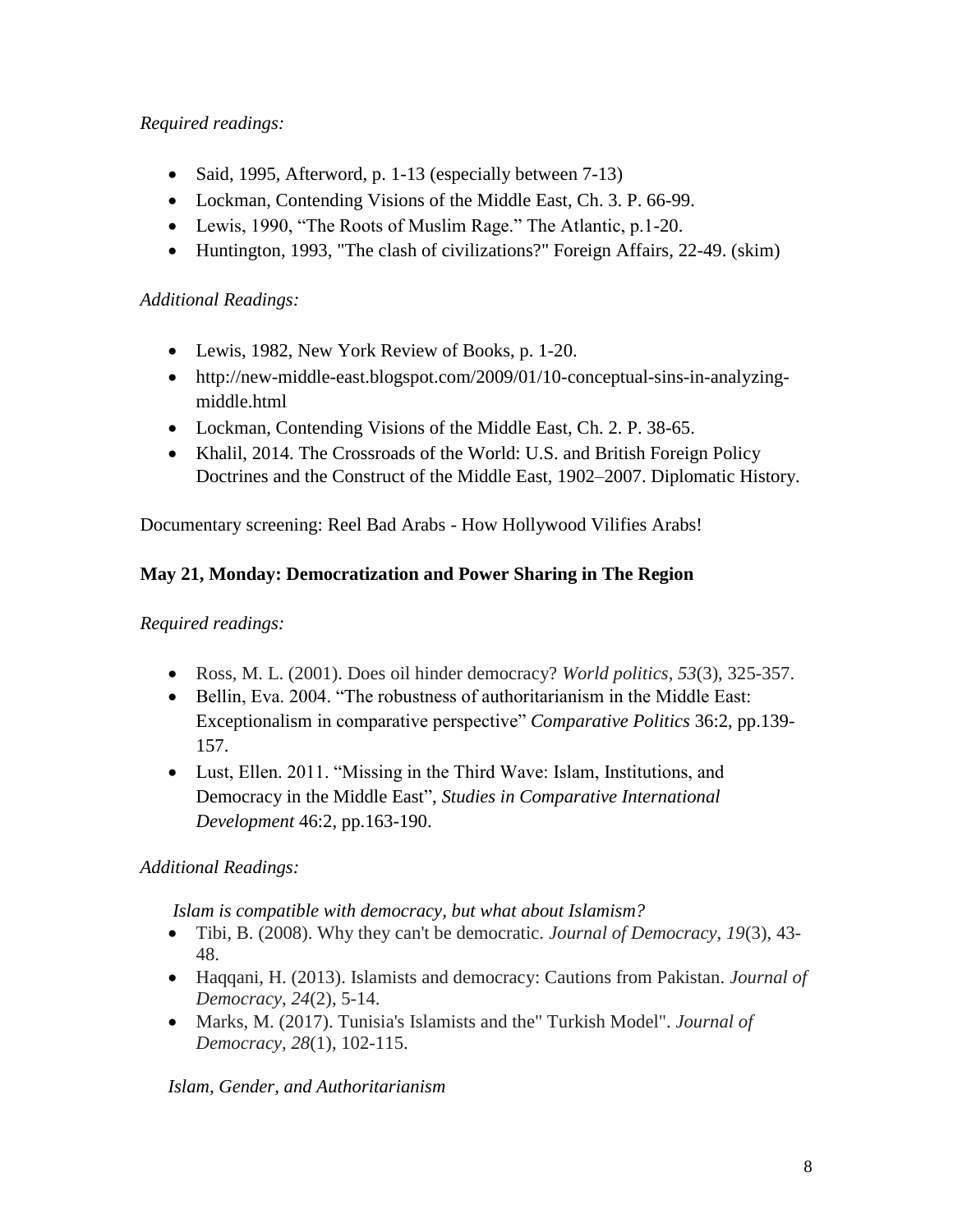- Fish, M. S. (2002). Islam and authoritarianism. *World politics*, *55*(1), 4-37.
- Donno, D., & Russett, B. (2004). Islam, authoritarianism, and female empowerment: What are the linkages?. *World Politics*, *56*(4), 582-607.

#### *Public Opinion Towards Democracy*

• Benstead, L. J. (2015). Why do some Arab citizens see democracy as unsuitable for their country?. *Democratization*, *22*(7), 1183-1208.

#### **May 22, Tuesday: Regional International Relations**

#### *Required Readings*

- Lust edited, Chapter 8, "*Regional International Relations*", by Marc Lynch, p. 367-395.
- Gause III, Gregory. "Beyond Sectarianism: The New Middle East Cold War," Brookings Institution. 2014.

#### *Additional Readings*

- Nasr, V. (2018). Iran among the Ruins: Tehran's Advantage in a Turbulent Middle East. *Foreign Aff.*, *97*, 108.
- Sadjadpour, Karim and Behnam Ben Taleblu. Iran in the Middle East: leveraging chaos. 2015.
- Kuru, A. T. (2015). Turkey's Failed Policy toward the Arab Spring: Three Levels of Analysis. *Mediterranean Quarterly*, *26*(3), 94-116.
- Stein, E. (2017). Ideological Codependency and Regional Order: Iran, Syria, and the Axis of Refusal. *PS: Political Science & Politics*, *50*(3), 676-680.
- Salloukh, B. F. (2017). Overlapping Contests and Middle East International Relations: The Return of the Weak Arab State. *PS: Political Science & Politics*, *50*(3), 660-663.
- Gause, F. G. (2017). Ideologies, Alignments, and Underbalancing in the New Middle East Cold War. *PS: Political Science & Politics*, *50*(3), 672-675.
- Jenkins, John. "The Middle East's great game." New†Statesman†24 Nov. 2017

#### **May 23, Wednesday: International Politics of the Middle East**

#### *Required Readings*

• Lust edited, Chapter 9, *"International Politics of the Middle East"*, written by Francesco Cavatorta, p. 396-428.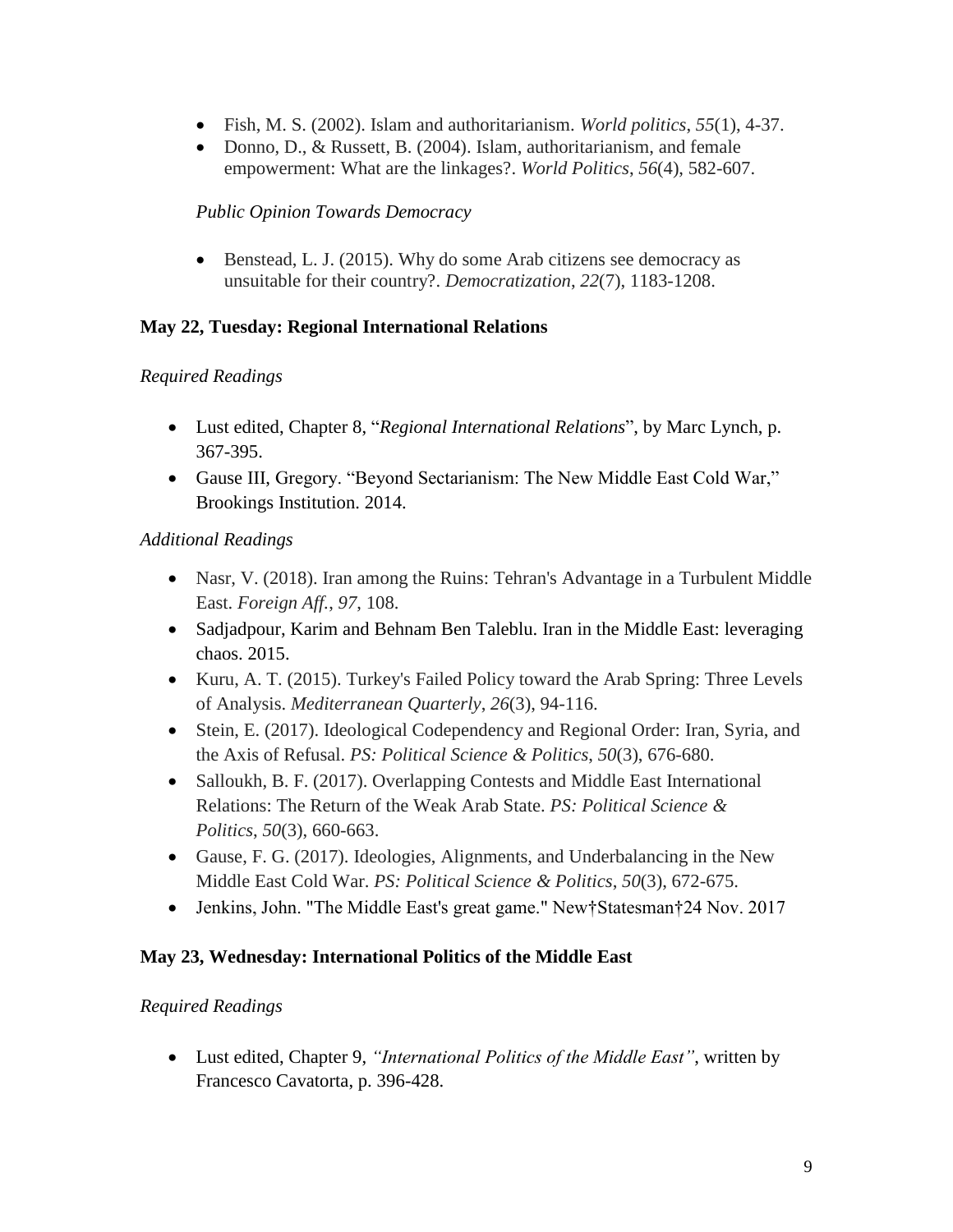- Nayak and Malone. "American orientalism and American exceptionalism: A critical rethinking of US hegemony." International Studies Review 11, no. 2 (2009): 253-276.
- Hamid, 2015. Islamism, the Arab Spring, and the Failure of America's Do-Nothing Policy in the Middle East. The Atlantic.
- Trenin, 2016. Russia in the Middle East: Moscow's Objectives, Priorities and Policy Drivers. Carnegie Endowment for International Peace.
- Alterman, 2017. "The Other Side of the World: China, the United States, and the Struggle for Middle East Security". CSIS.

### *Additional Readings*

### *Syrian Civil War: Before and After*

- Phillips 2016, The Battle for Syria: International Rivalry in the Middle East, Selected Chapters
- Melman, 2017, The Art of Brinkmanship in Syria
- Ford, 2017, "Keeping Out of Syria: The Least Bad Option." Foreign Affairs
- Bew, 2018, "The new age of great power politics." New Statesman

Guest Lecturer: Shaundel Nicole Sanchez

### **May 24, Thursday: Arab Spring and Turkey**

### *Required Readings*

- Dalacoura, K. (2012). The 2011 uprisings in the Arab Middle East: political change and geopolitical implications. *International Affairs*, *88*(1), 63-79.
- Barany, Z. (2011). The role of the military. *Journal of Democracy*, *22*(4), 24-35.
- Brown, N. J. (2013). Egypt's failed transition. *Journal of Democracy*, *24*(4), 45- 58.
- Macdonald, G., & Waggoner, L. (2018). Dashed Hopes and Extremism in Tunisia. *Journal of Democracy*, *29*(1), 126-140.
- Gause III, F. G. (2011). Why Middle East studies missed the Arab Spring: The myth of authoritarian stability. *Foreign Affairs*, 81-90.

### *Additional Readings*

### *Arab Uprising*

• Bayat, A. (2017). *Revolution without revolutionaries: making sense of the Arab Spring*. Stanford University Press.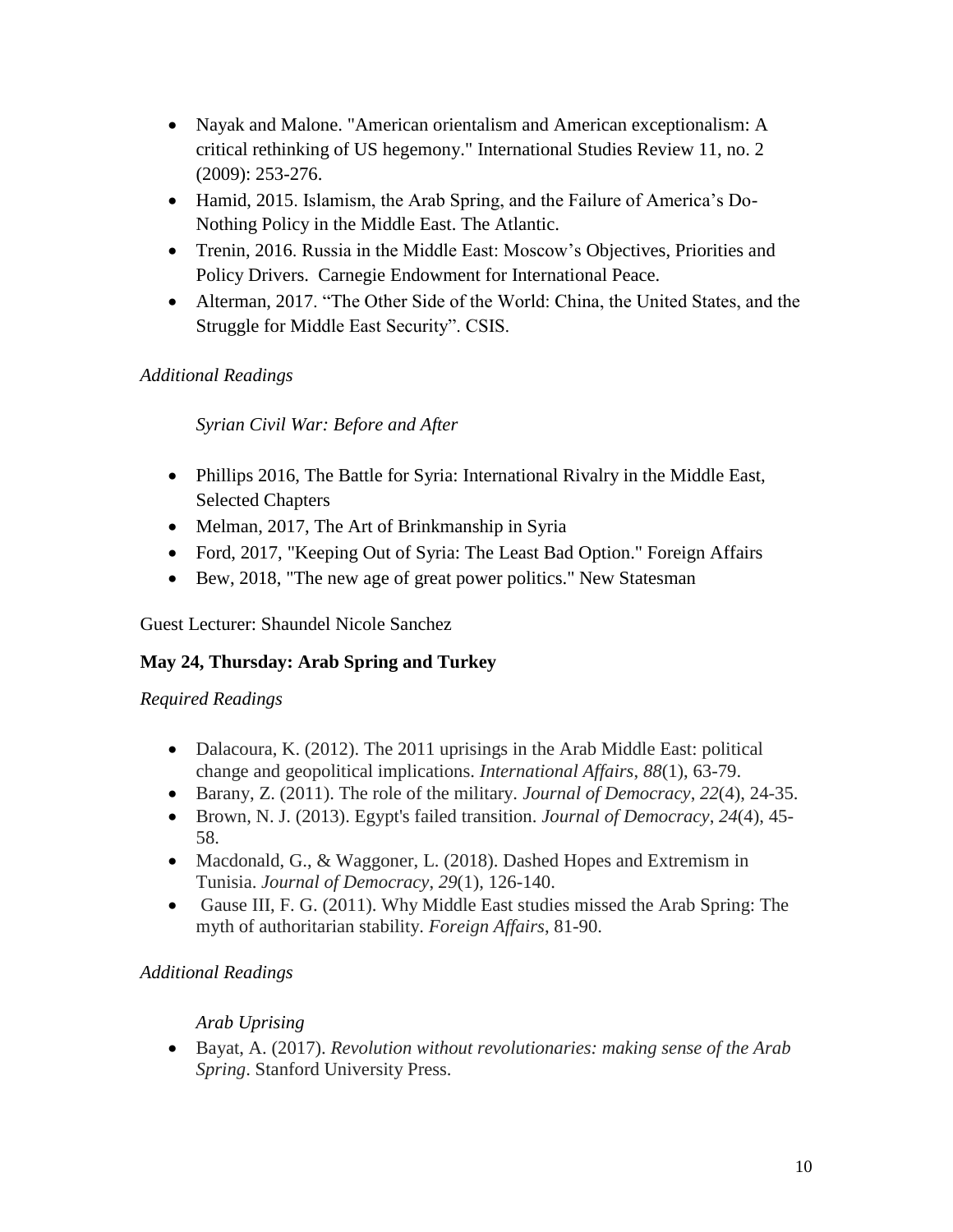• Beinin, J. (2015). *Workers and thieves: labor movements and popular uprisings in Tunisia and Egypt*. Stanford University Press.

*Turkey*

- Lust edited Chapter 25, Turkey
- Hamid, Shadi. How Much Can One Strongman Change a Country? The Atlantic. 2017

### **May 25, Friday: Arab & Israel Conflict**

### *Required Reading*

- Lust edited, Chapter 7, Israeli Palestinian Conflict, pp. 287-367.
- Beinin & Hajjar, Primer on Palestine, Israel and the Arab-Israeli Conflict.

### *Additional Readings*

### *Historical Perspective*

- Special report on  $50<sup>th</sup>$  anniversary of Six Day War. Economist. May 2017.
- Fisher, Max. 2017. The Two-State Solution: What It Is and Why It Hasn't Happened. The New York Times.

# *Recent American Foreign Policy*

- Byman, Daniel, 2018, Trump and Obama both ignored Gaza at great cost, Vox.
- Chollet, Derek, 2017, Why Israel Should Be Worried About Getting Into Bed with Trump, Foreign Policy.
- Fisher, 2018, Trump's Hard-Line Israel Position Exports U.S. Culture War Abroad, New York Times.
- Hodgkins, 2017, Relocating the US Embassy in Israel: A cost benefit analysis for Trump administration, American Diplomacy
- Sciarcon, Jonathan, 2018, Trump's Jerusalem Decision: A US Policy Perspective. Accessed through e-ir.info/2018/01/15/trumps-jerusalem-decision-a-us-policyperspective/
- Underwood, 2018, The controversial US Jerusalem embassy opening, explained, Vox

Guest Lecturer: Drew Kinney

# **SYRACUSE UNIVERSITY POLICIES**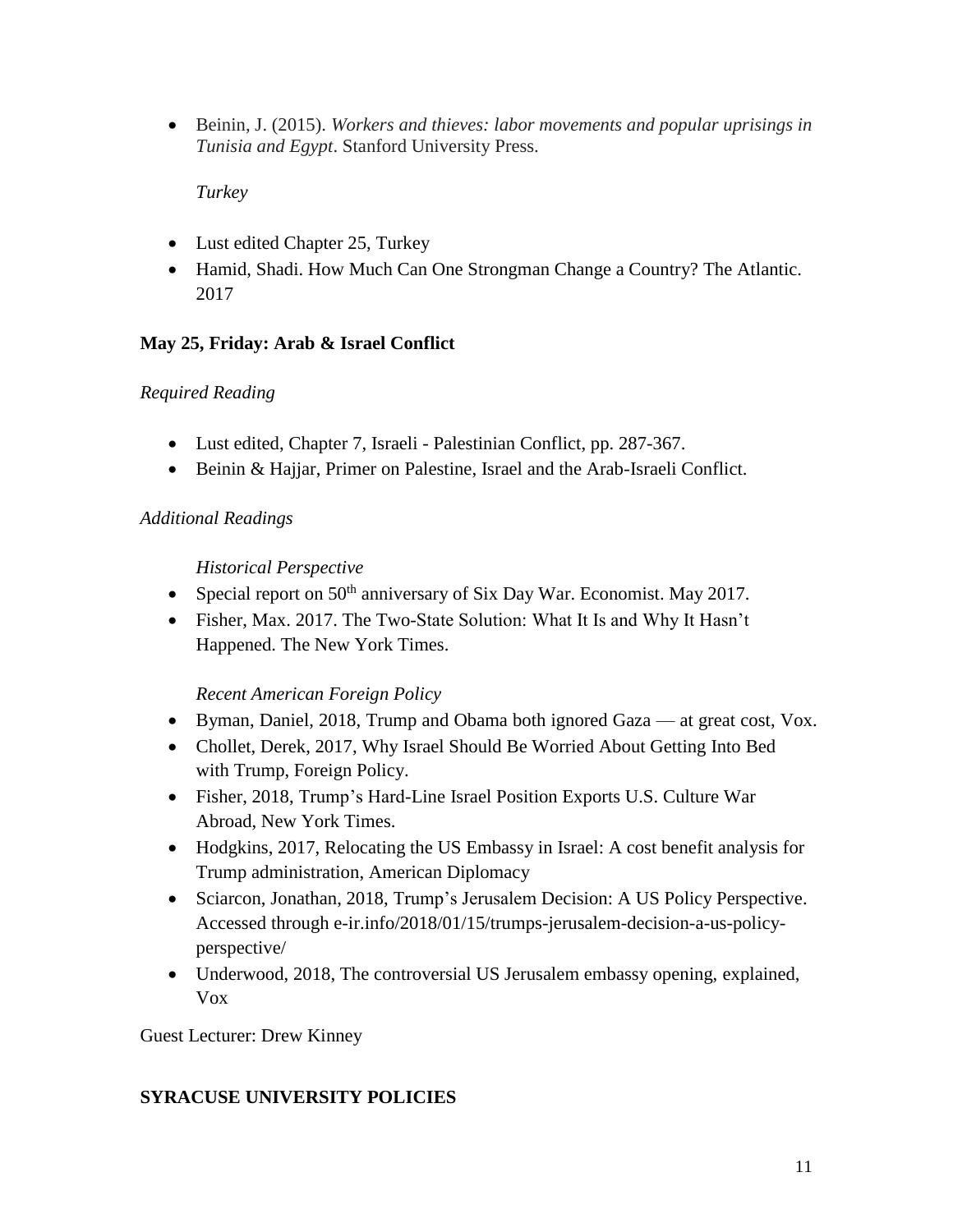University policies regarding Disability-Related Accommodation, Diversity and Disability, the Religious Observances Notification and Policy, the Academic Integrity Policy, and Orange Success can be accessed via the Office of the Provost's website at: http://provost.syr.edu/

#### **UNIVERSITY ATTENDANCE POLICY**

Attendance in classes is expected in all courses at Syracuse University. Students are expected to arrive on campus in time to attend the first meeting of all classes for which they are registered. Students who do not attend classes starting with the first scheduled meeting may be academically withdrawn as not making progress toward degree by failure to attend. Instructors set course-specific policies for absences from scheduled class meetings in their syllabi. It is a federal requirement that students who do not attend or cease to attend a class to be reported at the time of determination by the faculty. Faculty should use "ESPR" and "MSPR" in Orange Success to alert the Office of the Registrar and the Office of Financial Aid. Students should also review the university's religious observance policy and make the required arrangements at the beginning of each semester.

Excuses for class absences for medical reasons will be given only if such absences are advised by a health care provider at the Health Center, based on clinical findings and prescribed treatment recommendations. Excused notes will not be given solely to confirm a visit to the Health Center. For complete details on excuse notes, visit: *http://health.syr.edu/faqs/index.html*

#### **ACADEMIC INTEGRITY POLICY**

Syracuse University's Academic Integrity Policy reflects the high value that we, as a university community, place on honesty in academic work. The policy defines our expectations for academic honesty and holds students accountable for the integrity of all work they submit. Students should understand that it is their responsibility to learn about course-specific expectations, as well as about university-wide academic integrity expectations. The policy governs appropriate citation and use of sources, the integrity of work submitted in exams and assignments, and the veracity of signatures on attendance sheets and other verification of participation in class activities. The policy also prohibits students from submitting the same work in more than one class without receiving written authorization in advance from both instructors. Under the policy, students found in violation are subject to grade sanctions determined by the course instructor and non-grade sanctions determined by the School or College where the course is offered as described in the Violation and Sanction Classification Rubric. SU students are required to read an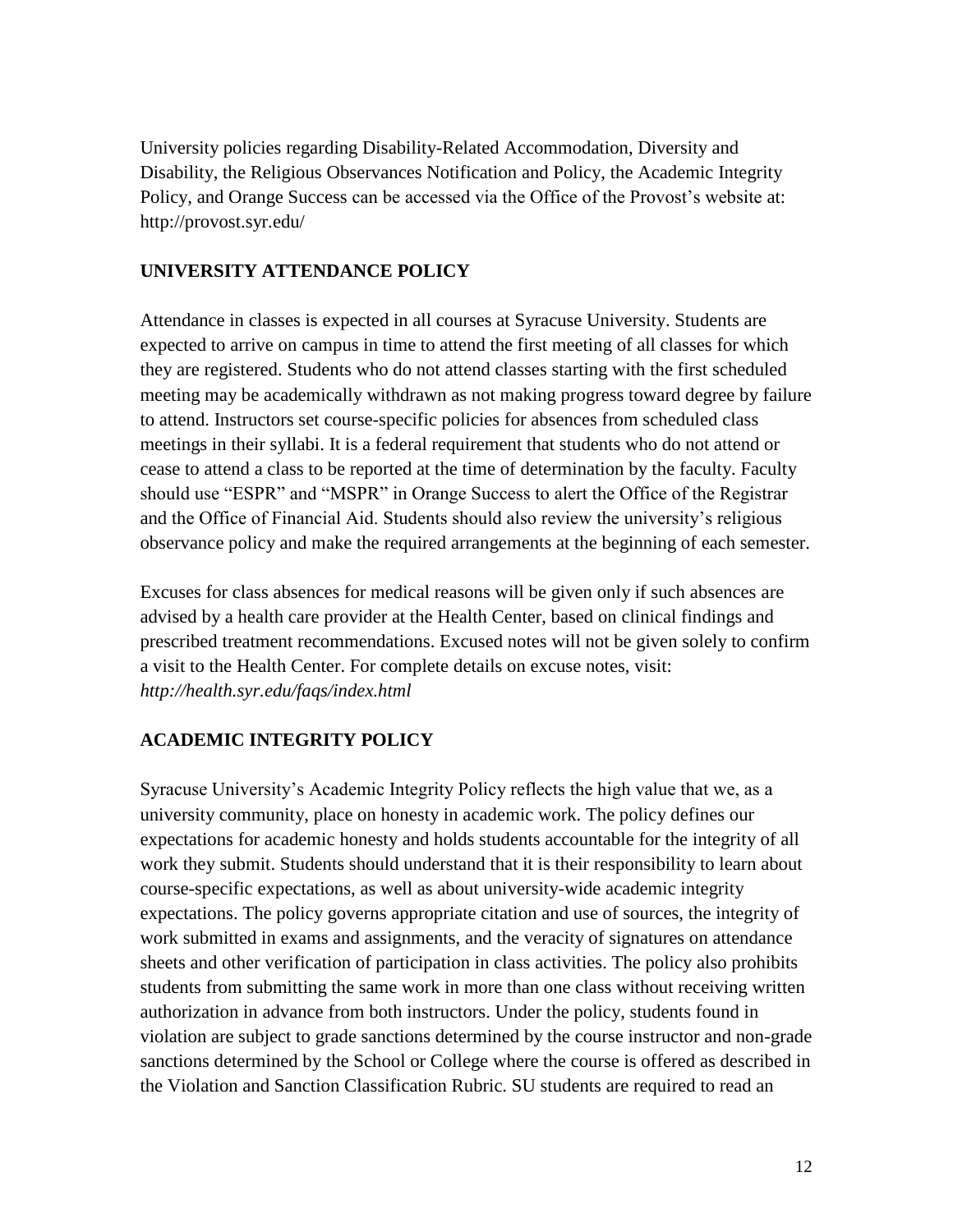online summary of the University's academic integrity expectations and provide an electronic signature agreeing to abide by them twice a year during pre-term check-in on MySlice. The Violation and Sanction Classification Rubric establishes recommended guidelines for the determination of grade penalties by faculty and instructors, while also giving them discretion to select the grade penalty they believe most suitable, including course failure, regardless of violation level. Any established violation in this course may result in course failure regardless of violation level.

This class will use the plagiarism detection and prevention system Turnitin. You will have the option to submit your papers to Turnitin to check that all sources you use have been properly acknowledged and cited before you submit the paper to me. I will also submit all papers you write for this class to Turnitin, which compares submitted documents against documents on the Internet and against student papers submitted to Turnitin at Syracuse University and at other colleges and universities. I will take your knowledge of the subject matter of this course and your writing level and style into account in interpreting the originality report. Keep in mind that all papers you submit for this class will become part of the Turnitin.com reference database solely for the purpose of detecting plagiarism of such papers.

#### **DISABILITY-RELATED ACCOMMODATIONS**

If you believe that you need accommodations for a disability, please contact the Office of Disability Services (ODS) located at 804 University Avenue, third floor or go to the ODS website at *disabilityservices.syr.edu* and click current students tab to register on-line. You may also call 315.443.4498 to speak to someone regarding specific access needs. ODS is responsible for coordinating disability-related accommodations and will issue 'Accommodation Letters' to students as appropriate. Since accommodations may require early planning and are not provided retroactively, please contact ODS as soon as possible.

Syracuse University values diversity and inclusion; we are committed to a climate of mutual respect and full participation. My goal as your instructor is to create a learning environments that are useable, equitable, inclusive and welcoming. If there are aspects of the instruction or design of this course that result in barriers to your inclusion or accurate assessment or achievement, I invite you to meet with me to discuss additional strategies beyond accommodations that may be helpful to your success.

#### **RELIGIOUS OBSERVANCES POLICY**

SU's religious observances policy, found at http://supolicies.syr.edu/emp\_ben/religious\_observance.htm, recognizes the diversity of